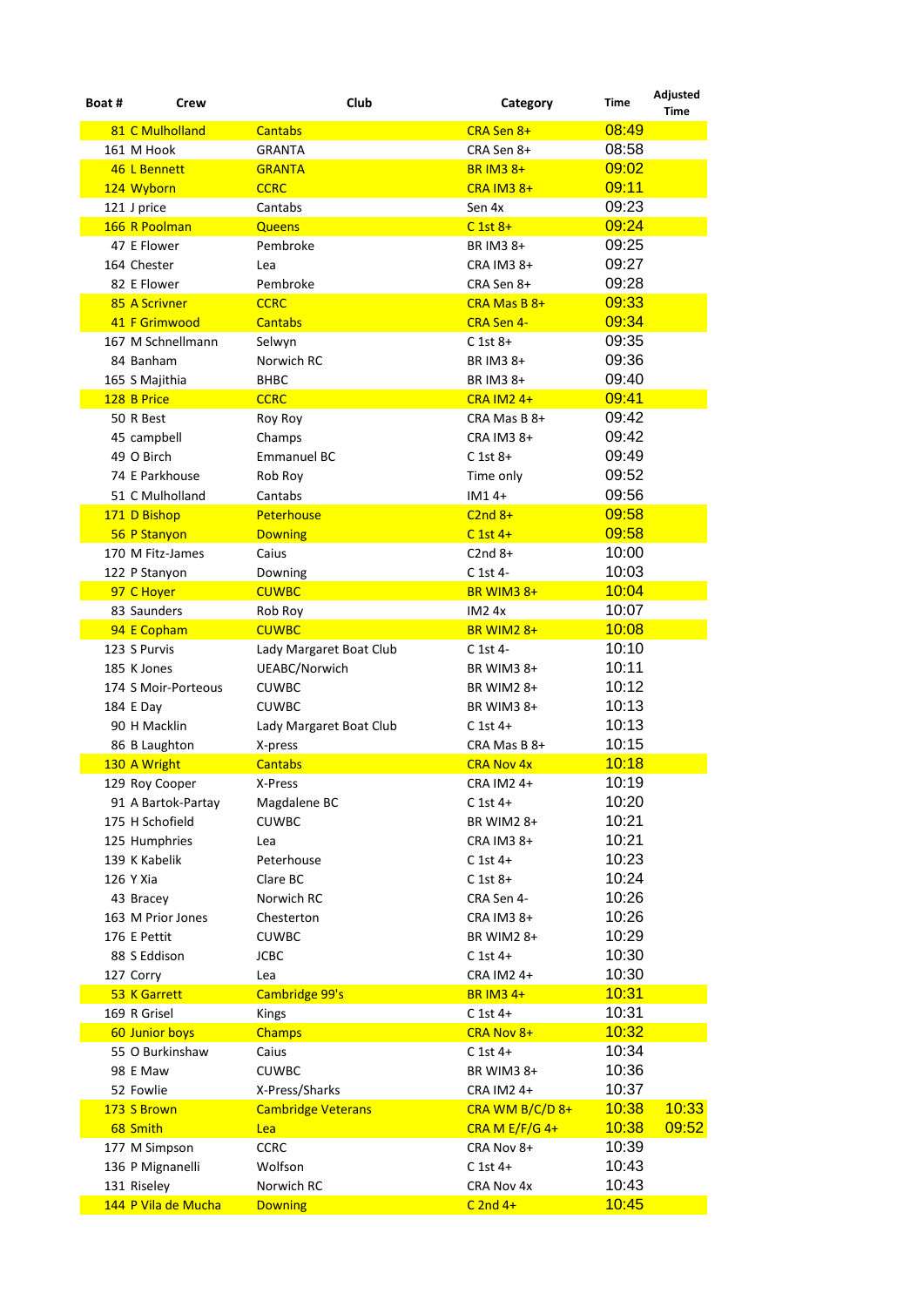| 132 Bryan              | Robs/1927/Loch Lomond/Army |                   | 10:47        |       |
|------------------------|----------------------------|-------------------|--------------|-------|
| 57 G Steel             | Queens                     | $C$ 1st 4+        | 10:47        |       |
| 183 R Williams         | <b>CCRC</b>                | BR WIM3 8+        | 10:52        |       |
| 99 A Vingrass          | UEABC/Norwich              | BR WIM3 8+        | 10:52        |       |
| 182 S True             | Clare BC                   | $C$ 2nd 4+        | 10:54        |       |
| 112 Farrell            | Cambridge 99's             | Time only         | 10:54        |       |
| 180 A Bland            | Rob Roy                    |                   | 10:55        |       |
| 187 M Carr             | <b>JCBC</b>                | $CW$ 1st $8+$     | 10:58        |       |
| 64 Sunshine            | Champs                     | CRA WM B/C/D 8+   | 10:58        | 10:41 |
| 48 C Chen              | Christ's                   | $C$ 1st 8+        | 10:59        |       |
| 137 R Fitzgerald-Crisp | Christ's                   | $C$ 1st 4+        | 11:00        |       |
| 135 English            | Norwich RC                 | BR IM3 4+         | 11:02        |       |
| 54 Humphries           | Lea                        | BR IM3 4+         | 11:03        |       |
| 44 M Frazer            | Cantabs                    | CRA IM3 8+        | 11:05        |       |
| 186 E Walker           | Caius                      | $CW$ 1st $8+$     | 11:05        |       |
| 138 M Shepherd         | <b>JCBC</b>                | $C$ 2nd 4+        | 11:06        |       |
| 93 McDonald            | Leys School                | CRA Nov 4x        | 11:06        |       |
| 95 H Schofield         | <b>CUWBC</b>               | <b>BR WIM2 8+</b> | 11:07        |       |
| 59 Story               | Champs                     | CRA Nov 8+        | 11:09        |       |
| 71 M Martin            | Rob Roy                    |                   | 11:11        |       |
| 133 A Gejlsbjerg       | <b>Rob Roy/CCRC</b>        | CRA WM4x B/C      | 11:13        | 11:07 |
| 69 M Green             | X-press                    | CRA M E/F/G 4+    | 11:14        | 10:28 |
| 142 M Moore            | Christ's                   | CW 1st 8+         | 11:19        |       |
| 140 G Lever            | Magdalene BC               | $C2nd8+$          | 11:20        |       |
| 58 W Kerley            | Champs                     | CRA Nov 4+        | 11:22        |       |
| 141 A Barrett          | St Radegund BC             | CRA Nov 8+        | 11:22        |       |
| 107 Aquaphobes         | Cantabs                    | CRA Nov 8+        | 11:25        |       |
|                        |                            | $C$ 2nd 4+        | 11:26        |       |
| 143 T Watts            | Queens                     |                   | 11:27        |       |
| 168 A Margolin         | <b>JCBC</b>                | $C$ 2nd 4+        | 11:28        |       |
| 172 J Zhang            | Selwyn                     | $C2nd 8+$         |              |       |
| 102 Liese Neely        | Champs                     | CRA WM B/C/D 8+   | 11:32        | 10:58 |
| 96 C Goodbrand         | Rob Roy                    |                   | 11:36        |       |
| 188 St Marys School    | <b>CCRC</b>                | CRA W Nov 8+      | 11:37        |       |
| 89 O Grouille          | Clare BC                   | $C$ 1st 4+        | 11:38        |       |
| 149 Bindler            | Lea                        | CRA W Nov 8+      | 11:41        |       |
| 66 S Bennett           | Pembroke                   | CRA WSEN 4+       | <u>11:41</u> |       |
| 61 Munby               | Champs                     | CRA Nov 8+        | 11:42        |       |
| 65 A Roome             | <b>CCRC</b>                | CRA WSEN 4+       | 11:43        |       |
| 162 M Ellis            | Cantabs                    | CRA Sen 4-        | 11:47        |       |
| 100 C Allen            | Rob Roy/CCRC               | CRA WM4x B/C      | 11:50        | 11:44 |
| 62 B Aston             | Kings                      | CW 1st 8+         | 11:50        |       |
| 105 F Rose             | <b>Downing</b>             | $CW1st$ 4+        | 11:52        |       |
| 101 F Hawken           | St Radegund BC             | CRA WM B/C/D 8+   | 11:54        | 11:37 |
| 103 A Roome            | <b>CCRC</b>                |                   | 11:54        |       |
| 178 Campbell           | Leys School                | CRA Nov 4x        | 11:57        |       |
| 73 Bindler             | Lea                        | BR W Nov 4+       | 12:15        |       |
| 150 S Cosekeran        | Peterhouse                 | BR W Nov 4+       | 12:16        |       |
| 104 R M Fogg           | Clare BC                   | $CW1st$ 4+        | 12:18        |       |
| 148 A Roberts          | Chesterton                 | CRA W Nov 8+      | 12:18        |       |
| 109 City Nov A         | <b>CCRC</b>                | CRA W Nov 8+      | 12:21        |       |
| 63 I Brown             | St Radegund BC             | CRA WM B/C/D 8+   | 12:23        | 12:18 |
| 67 S Dowding           | Cambridge 99's             | CRA WSEN 4+       | 12:26        |       |
| 111 Simpson            | Lea                        | BR W Nov 4+       | 12:28        |       |
| 147 City Nov b         | <b>CCRC</b>                | CRA W Nov 8+      | 12:38        |       |
| 106 E Denny            | JCBC                       | CW1st 4+          | 12:40        |       |
| 134 N Redman           | Deben                      | BR IM3 4+         | 12:46        |       |
| 72 A Roberts           | <b>Chesterton</b>          | CRA Wnov 4+       | 12:52        |       |
| 179 Scirocco           | Champs                     | CRA WM4x B/C      | 12:54        | 12:35 |
| 181 K Anderson         | Deben                      | BR Nov 4+         | 12:56        |       |
|                        |                            |                   |              |       |